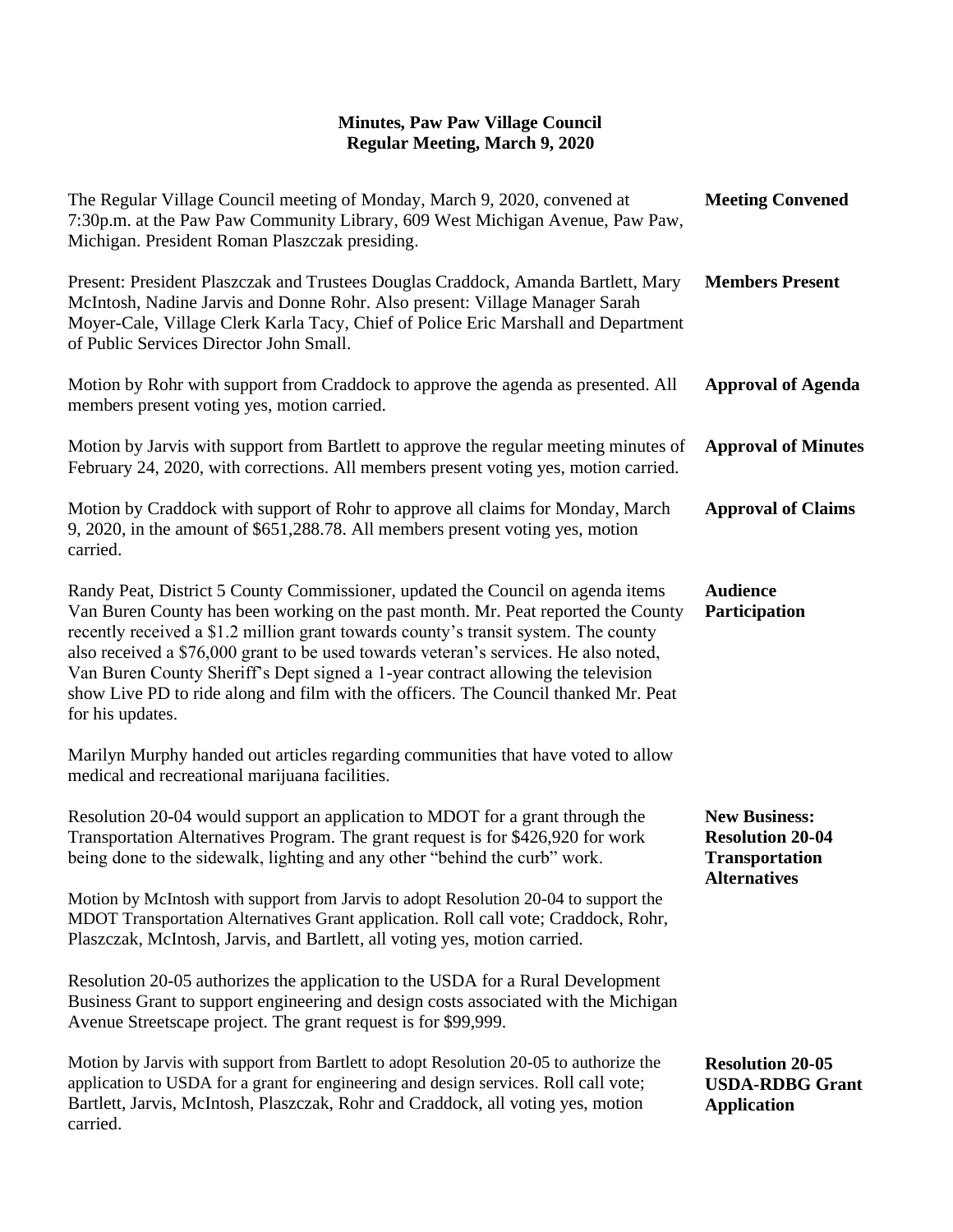| Motion by Rohr with support of Craddock to approve the contract with Abonmarche<br>for engineering and design associated with the Michigan Avenue Streetscape Project.<br>All members present voting yes, motion carried.                                                                                                                                                                                                                                             | Abonmarche<br><b>Engineering Contract</b><br><b>Approval</b>              |
|-----------------------------------------------------------------------------------------------------------------------------------------------------------------------------------------------------------------------------------------------------------------------------------------------------------------------------------------------------------------------------------------------------------------------------------------------------------------------|---------------------------------------------------------------------------|
| Motion by Rohr with support of Bartlett to approve President Plaszczak's board and<br>committee appointments as presented. All members present voting yes, motion<br>carried.                                                                                                                                                                                                                                                                                         | <b>Board</b> and<br><b>Commission</b><br><b>Appointments</b>              |
| Motion by Craddock with support of McIntosh to have Council continue deliberating<br>ordinances regarding medical marijuana facilities. Roll call vote; Bartlett, Jarvis,<br>McIntosh voting yes, Plaszczak, Rohr and Craddock, voting no, motion does not pass.                                                                                                                                                                                                      | <b>Ongoing Business:</b><br><b>Medical Marijuana</b><br><b>Discussion</b> |
| Motion by Jarvis with support of Bartlett to schedule a special meeting on Monday,<br>March 16 <sup>th</sup> at 7:00 pm at the Carnegie Center to interview potential council<br>appointees. All members present voting yes, motion carried.                                                                                                                                                                                                                          | <b>Council Vacancy</b>                                                    |
| Motion by McIntosh with support of Rohr to approve the contract with Night Magic<br>Displays to hold a firework display over Maple Lake September 11, 2020 (Sept 12 <sup>th</sup> )<br>rain date) for an amount not to exceed \$7,750. All members present voting yes,<br>motion carried.                                                                                                                                                                             | <b>Wine and Harvest</b><br><b>Fireworks Approval</b>                      |
| Moyer-Cale reported Councilperson McIntosh has requested that Council<br>recommence discussion regarding the keeping of honeybees with the village. In<br>February 2018, the planning commission recommended an ordinance to the council to<br>allow chickens and honeybees, the discussion was previously tabled. It is now the<br>consensus of Council to move forward with having the village's attorney draw-up an<br>ordinance for honeybees within the village. | <b>Honeybees</b><br><b>Committee Meetings</b>                             |
| Rohr reported the Finance and Admin committee met to discuss cyber security<br>insurance, 3-year goals and water rates.                                                                                                                                                                                                                                                                                                                                               | and Reports<br><b>Finance and Admin</b>                                   |
| Jarvis reported the Public Services committee met to discuss the lead and copper<br>rules, 2020 road improvements and sidewalk projects.                                                                                                                                                                                                                                                                                                                              | <b>Public Services</b>                                                    |
| Jarvis reported the Parks and Rec board discussed possibly obtaining a small-town<br>rural development grant for Sunset Park improvements. The board also discussed the<br>Tyler Field bathroom project and spring park clean-ups.                                                                                                                                                                                                                                    | <b>Area Parks &amp; Rec</b>                                               |
| No Report.                                                                                                                                                                                                                                                                                                                                                                                                                                                            | <b>DDA</b>                                                                |
| No Report.                                                                                                                                                                                                                                                                                                                                                                                                                                                            | <b>Economic Develop</b>                                                   |
| No Report.                                                                                                                                                                                                                                                                                                                                                                                                                                                            | <b>Farmers Market</b>                                                     |
| Due to Eric Larcinese's resignation, Doug Craddock reported he is the new Fire board<br>president and secretary.                                                                                                                                                                                                                                                                                                                                                      | <b>Fire Board</b>                                                         |

No Report.

**Historical Committee**